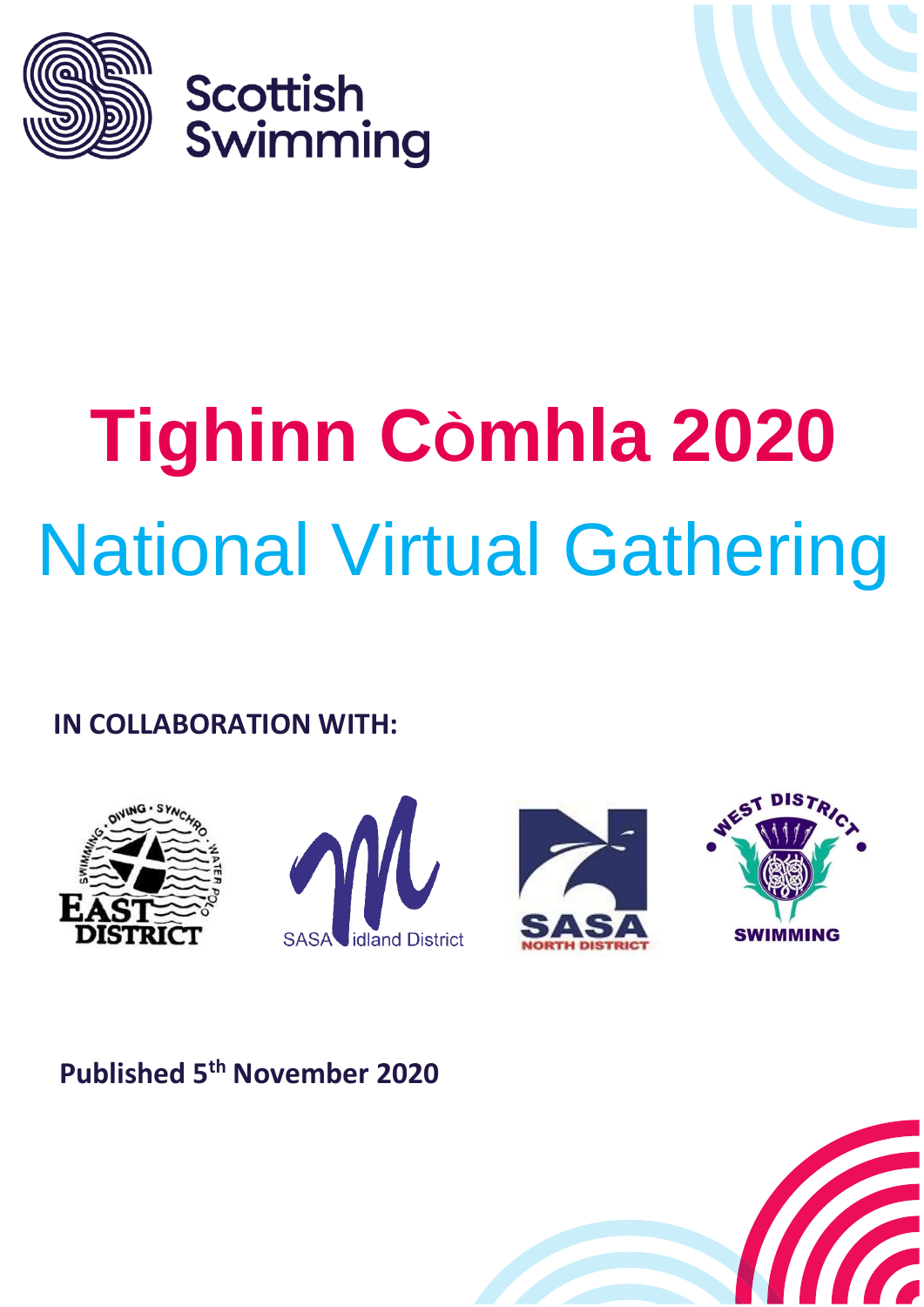

# **Contents**

| 1.0 | What is Tighinn Còmhla 2020?                               | $\mathbf{2}$ |
|-----|------------------------------------------------------------|--------------|
| 2.0 | What is it for?                                            | $\mathbf{2}$ |
| 3.0 | How can clubs participate?                                 | $\mathbf{2}$ |
| 4.0 | What are the events?                                       | $\mathbf{3}$ |
| 5.0 | <b>Submitting entries</b>                                  | $\mathbf{3}$ |
| 6.0 | <b>Leaderboards</b>                                        | $\mathbf{3}$ |
| 7.0 | What happens next?                                         | 4            |
| 8.0 | What are the rules and conditions for Tighinn Comhla 2020? | 4            |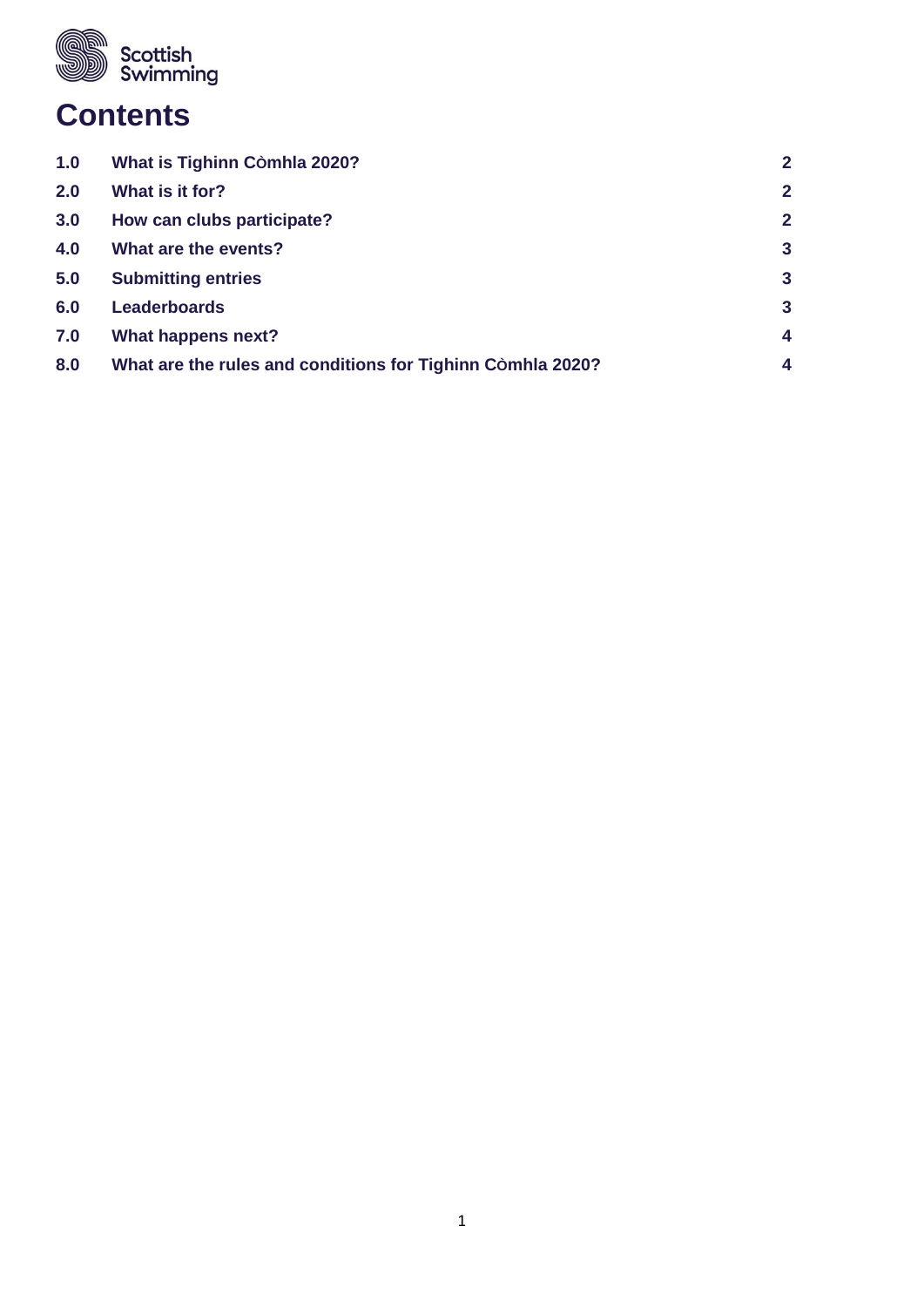

# **Tighinn CÒmhla 2020 – National Virtual Gathering**

## **1.0 What is Tighinn CÒmhla?**

Tighinn Còmhla means "Come Together", pronounced like "tea in com lar."

It is an initiative supported by all four Districts with minimal conditions so that as many Scottish swimmers as possible can take part.

It starts whenever you want to join and ends on 11 December 2020.

## **2.0 What is it for?**

The last swimming meet in Scotland was the Edinburgh International in March and whilst we all miss the excitement of competition, what we miss the most is the coming together.

Tighinn Còmhla will give us all an opportunity to engage with our swimming community, have some fun racing, give swimmers a chance to see how they are improving and to celebrate our sport as we develop new ways of returning to competition.

## **3.0 How can clubs participate?**

All Scottish Clubs can take part by simply entering times for their swimmers from races that have taken place at training sessions during the period of Tighinn Còmhla 2020. Swimmers must be current members of Scottish Swimming.

Subject to the conditions of the event, any stopwatch time from training can be submitted, as well as times from internal club timing sessions, virtual meets, or virtual league matches\* can all be posted. Any Scottish Swimming member that can swim 50 metres can get involved - the event is completely inclusive of all ages and abilities.

There is no fee for entries.

Subject to complying with Scottish Government and Scottish Swimming guidelines, clubs can enter as many, or as few times as they wish, taken from as many sessions as they want to suit their stage of return to the water.

Tighinn Còmhla 2020 will be managed in three rounds, and times swum must be submitted to the District Administrator for inclusion in to the fortnightly leaderboards by 9.00pm as follows:

**Friday 13 November 2020 Friday 27 November 2020 Friday 11 December 2020**

The final deadline for submission of all times to be included in Tighinn Còmhla 2020 is 9.00 pm on Friday 11 December 2020.

*\*see Scottish Swimming Virtual Meets Support document -* [https://www.scottishswimming.com/clubs/covid-](https://www.scottishswimming.com/clubs/covid-19-guidance)[19-guidance](https://www.scottishswimming.com/clubs/covid-19-guidance)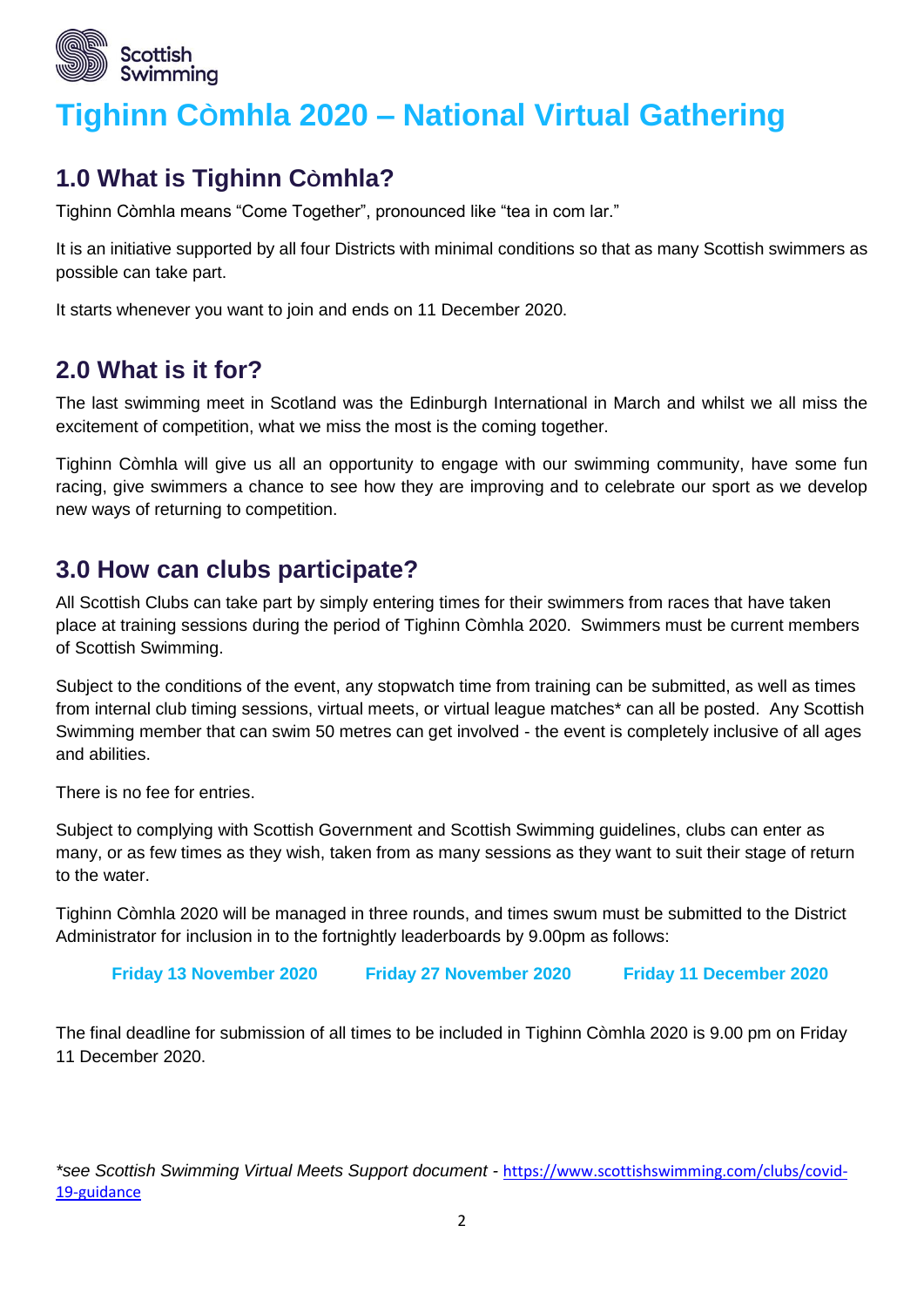

#### **4.0 What are the events?**

Swimming events for Tighinn Còmhla 2020 are as follows -

| <b>50m Freestyle</b>          | <b>100m Freestyle</b>         |
|-------------------------------|-------------------------------|
| <b>50m Backstroke</b>         | <b>100m Backstroke</b>        |
| <b>50m Breaststroke</b>       | <b>100m Breaststroke</b>      |
| <b>50m Butterfly</b>          | <b>100m Butterfly</b>         |
| <b>100m Individual Medley</b> | <b>200m Individual Medley</b> |
|                               |                               |

Races can be swum by individuals, by two or more swimmers as a part of a training set, or in heats that are swum mixed, or separated by sex and/or by age.

Results from internal events and from virtual meets and leagues can also be submitted.

For the purposes of Tighinn Còmhla 2020, leaderboards will be separated (see 6.0 Leaderboards). Additionally, in recognition of the different states of readiness to race around the country, clubs may choose which events to offer at each of their timing sessions, or choose to completely ignore some events until the time is right for them.

#### **5.0 Submitting entries**

Events files for each round of Tighinn Còmhla 2020 will be published on SwimScotland and District websites, with links shared by social media.

Entries must be made on entry files created using the supplied events files only. These must be submitted by the closing date for each round to District Administrators as follows –

**East District – sasaeastdistrictentries@gmail.com Midland District – [midlandsmeetentries@gmail.com](mailto:midlandsmeetentries@gmail.com) North District – [entries@sasanorth.org.uk](mailto:entries@sasanorth.org.uk) West District – rankings@scotswimwest.co.uk**

Clubs needing support with entries should contact their District Administrator.

#### **6.0 Leaderboards**

After submission of entries, the results of each round of Tighinn Còmhla 2020 will be processed by District Administrators. Thereafter, District leaderboards will be published on the Sunday each fortnight on District websites, and both District leaderboards and National leaderboards will be published on SwimScotland.

**swimscotland.co.uk sasaeast.org.uk sasamidlanddistrict.co.uk sasanorth.org.uk scotswimwest.co.uk**

Leaderboards will be published for both males and females across the event age groups, with age set as midnight on 31 December 2020.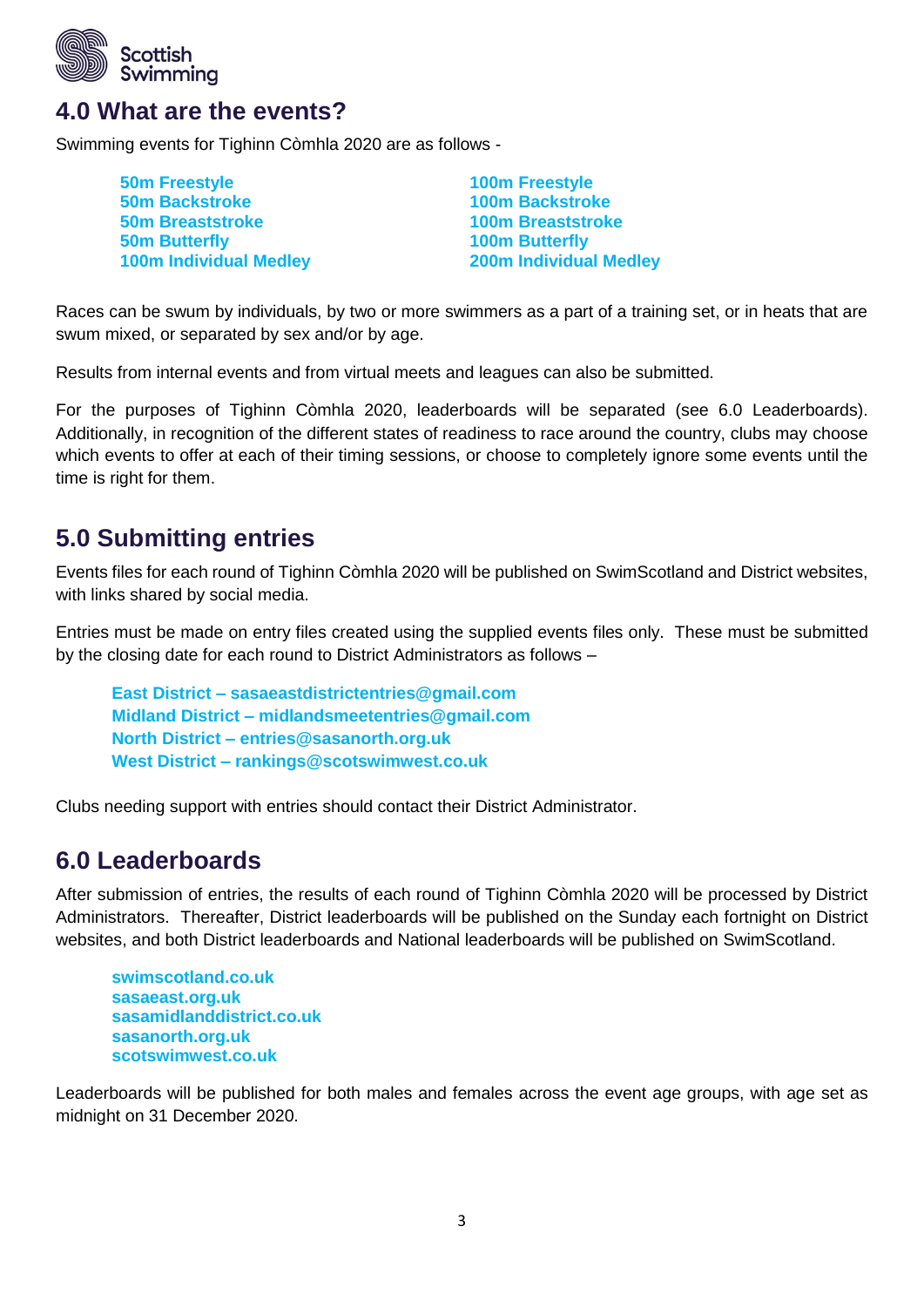

Age groups for Tighinn Còmhla 2020 are as follows:

#### **10 & Under 11-12 13-14 15-16 17-18 19-24 25 & Over**

Additionally, National leaderboards for both male and female Para-Swimmers will be published utilising the British Para-Swimming Points System and published on SwimScotland. Times posted by swimmers with a recognised national or international classification will automatically be recognised for the Para-Swimming leaderboards.

At the end of the first Tighinn Còmhla 2020 all results will be submitted to Swim England rankings service for inclusion as Level X times.

## **7.0 What happens next?**

#### **Tighinn Còmhla 2021!**

During the early phases of Scotland's return to the water, guidelines to ensure physical distancing have limited the number of swimmers in the water and people on the pool deck. This has restricted the types of activities that can be carried out that might allow a return to competition. For this reason, Tighinn Còmhla 2020 has very few conditions, to be as inclusive as possible.

In 2021, further short series of Tighinn Còmhla will take place, each with new events and conditions to match the latest or anticipated guidance. When possible, these conditions will enable times to be submitted that can be used for entry into District and National events in 2021.

Tighinn Còmhla 2021 series may also be used for individual or team competition.

#### **8.0 What are the rules and conditions for Tighinn CÒmhla 2020?**

- 1. Racing is subject to compliance with Scottish Swimming "Back to the Water Club Training Guidance" with any risk assessment in place adapted to include racing. This and other guidance can be found here https://www.scottishswimming.com/clubs/covid-19-guidance
- 2. It is essential that swimmers possess the physical fitness to complete the race distance in a safe manner
- 3. The races are to be a time-trial activity that takes place within club training sessions, involving only those swimmers who normally train within that session. It is a training activity with a racing skills focus
- 4. A Scottish Swimming Licence is not required for times/sessions/races for Tighinn Còmhla 2020
- 5. Swimmer times should be entered under their primary/1st Claim Club only
- 6. Ages shall be determined as at midnight on 31st December 2020. Age Groups are as detailed in Leaderboard section
- 7. Races will be started, and times recorded by club coaching staff or other personnel from the club who are members of Scottish Swimming when guidance allows
- 8. Backstroke Starting Devices must not be used
- 9. Clubs are encouraged to discuss the use of equipment, such as starting whistle, diving blocks etc, with their facility, to ensure safe and appropriate use